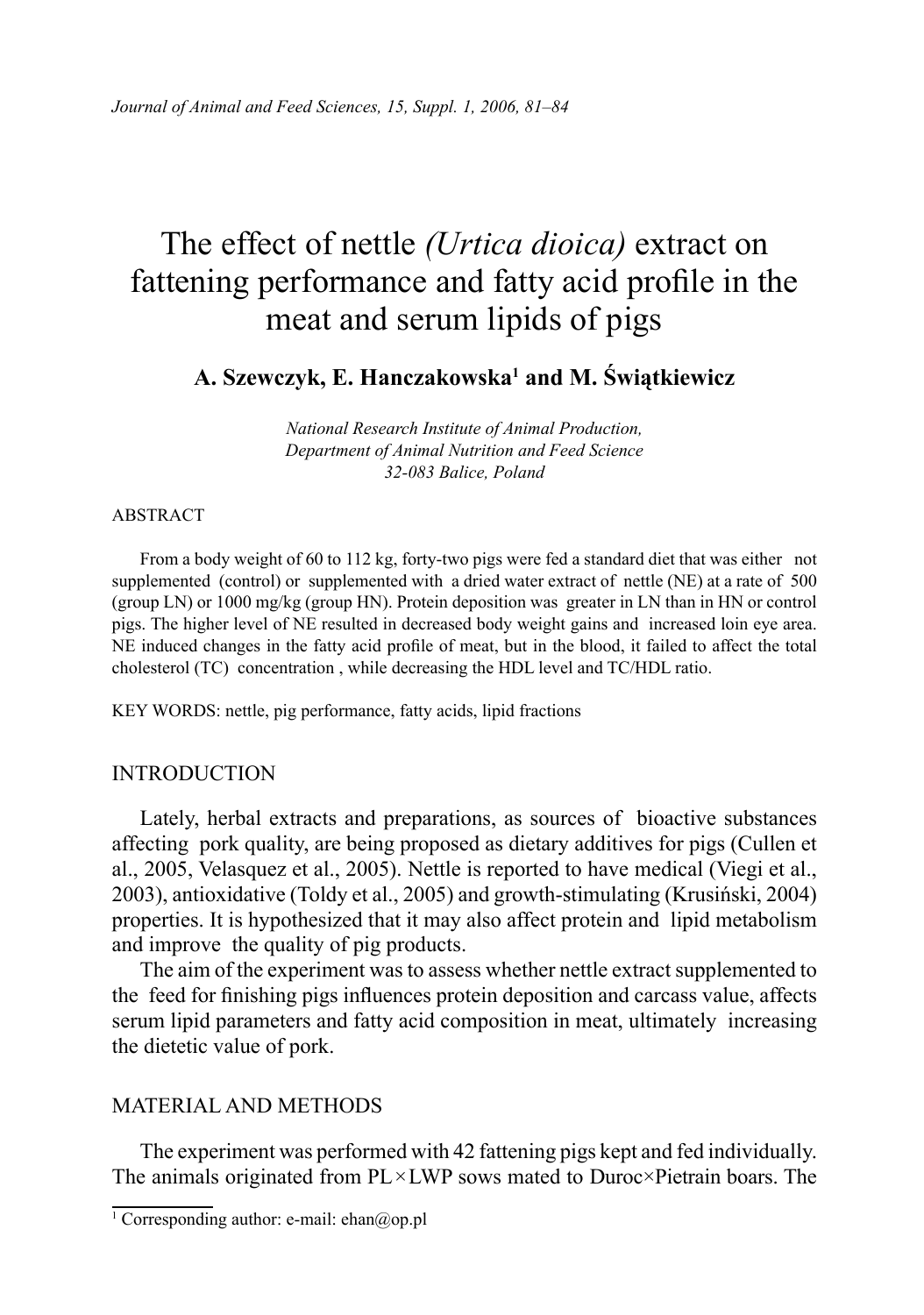pigs received a finisher diet (13.2 MJ ME, 151 g of crude protein and 7.9 g of lysine/kg) from 60 to 112 kg of body weight: group C (control, without additives) or supplemented with nettle extract in amounts of 500 or 1000 mg per kg of feed, groups LN and HN, respectively. The balance-digestibility experiment was carried out over 5 days preceded by a 10-day preliminary period using 18 barrows of the same origin, weighing about 60 kg. Water extract from nettle (NE) was a commercial preparation produced by Phytopharm Klęka S.A. (Poland).

The nitrogen content and basal nutrients in feed and faeces were analysed using standard methods (AOAC, 1990). Samples of *longissimus dorsi* muscle from the area of the last thoracic and first lumbar vertebra were taken for analysis of fatty acids. Fatty acid concentrations were estimated by gas chromatography. Blood samples for estimation of lipid levels were taken from the jugular vein. Lipid fractions were assayed in blood serum using enzymatic methods and Cormay's diagnostic sets. The significance of differences between the groups was calculated with one-way analysis of variance (ANOVA) and Duncan's multiple range test using the STATISTICA 5.1 software package.

## RESULTS

Nettle extract did not affect dry matter or crude protein digestibility, while it decreased the digestibility of crude fibre (in groups LN and HN), ether extract (in group HN), and N-free extractives (in group LN). Nitrogen utilization  $(\%)$ and protein deposition were significantly increased by the lower, but not by the higher nettle supplementation level (Table 1).

| Item                          | No supplement    | LN <sup>1</sup>   | HN <sup>2</sup>  | <b>SEM</b> |
|-------------------------------|------------------|-------------------|------------------|------------|
| Dry matter                    | 84               | 80                | 83               | 0.38       |
| Crude protein                 | 80               | 79                | 80               | 0.41       |
| Ether extract                 | $74^{\rm B}$     | $74^{\rm B}$      | 68 <sup>A</sup>  | 0.89       |
| Crude fibre                   | 48 <sup>B</sup>  | 33 <sup>A</sup>   | 36 <sup>A</sup>  | 2.11       |
| N-free extractives            | 88 <sup>B</sup>  | 84 <sup>A</sup>   | 87 <sup>B</sup>  | 0.38       |
| Nitrogen retention, %         | $45.1^{ab}$      | 53.9 <sup>b</sup> | 41 2 $a$         | 1.91       |
| Protein deposition, g per day | 172 <sup>a</sup> | 22.1 <sup>b</sup> | 178 <sup>a</sup> | 7.86       |

Table 1. Digestibility of nutrients, %

 $a,b$  - P<0.05,  $A,B$  - P<0.01

<sup>1</sup> nettle extract 500 mg/kg feed, <sup>2</sup> nettle extract 1000 mg/kg feed

Weight gain was not affected by the lower level of nettle extract, whereas it was decreased by the higher level. Nettle did not affect the meat content in primal cuts, whole carcass, or backfat thickness. Only loin eye area was increased due to supplementation of nettle extract at both levels (Table 2).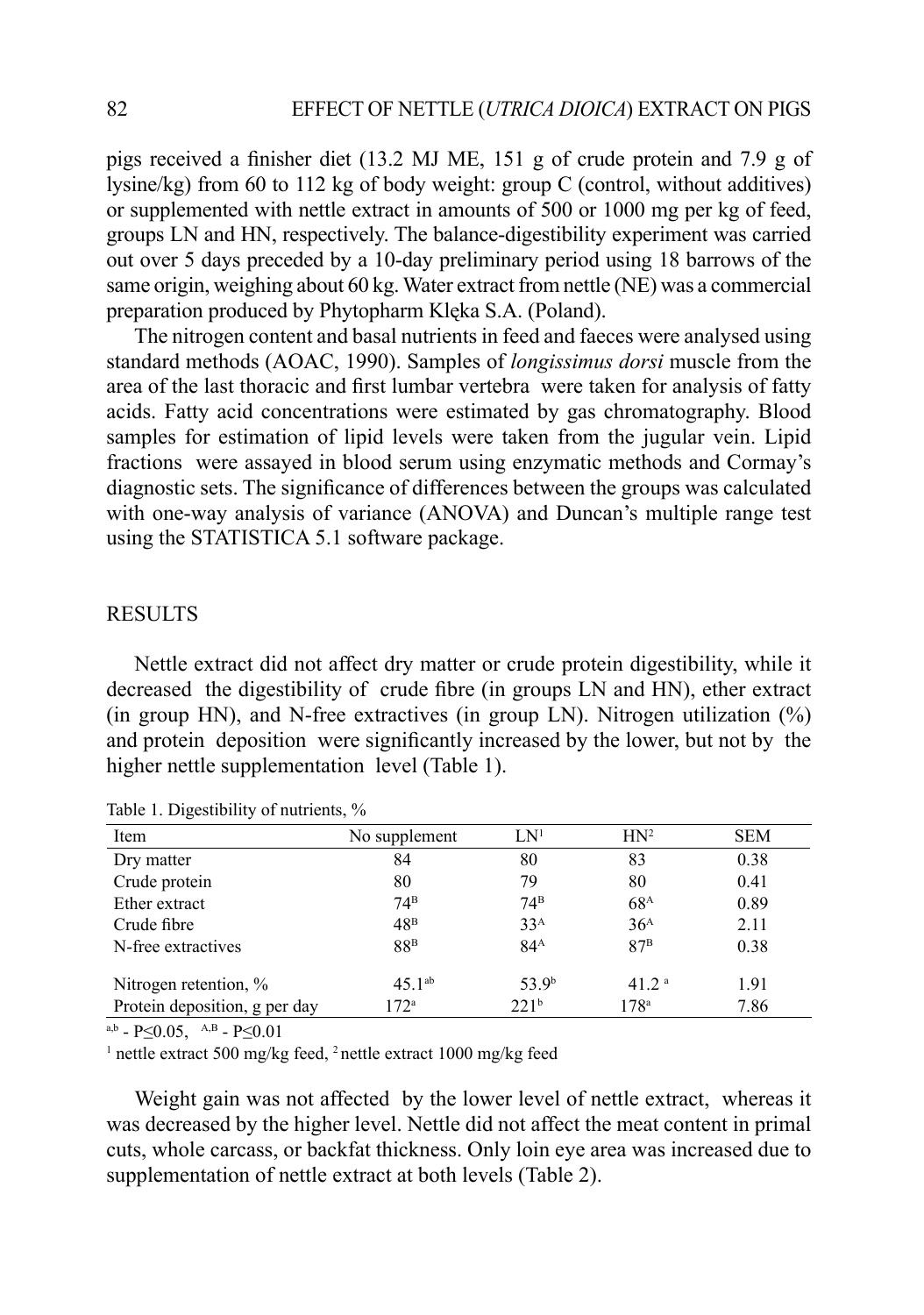#### SZEWCZYK A. ET AL.

| Item                                                       | Control              | LN <sup>1</sup>     | HN <sup>2</sup>    | <b>SEM</b> |  |  |  |  |
|------------------------------------------------------------|----------------------|---------------------|--------------------|------------|--|--|--|--|
| Average daily weight gains, g                              | 891b                 | 895 <sup>b</sup>    | 847a               | 11.04      |  |  |  |  |
| Feed conversion, $kg \ kg^{-1}$                            | 3.40 <sup>a</sup>    | $3.40^{\circ}$      | 3.49 <sup>b</sup>  | 0.04       |  |  |  |  |
| Body weight at slaughter, kg                               | 113.7                | 112.1               | 112.8              | 0.46       |  |  |  |  |
| Cold dressing percentage                                   | $77.7^{AB}$          | $77.1^{\text{A}}$   | 78.2 <sup>B</sup>  | 0.16       |  |  |  |  |
| Meat content of primal cuts, kg                            | 25.7                 | 25.4                | 26.6               | 0.34       |  |  |  |  |
| Loin eye area, $cm2$                                       | 51.6 <sup>a</sup>    | 55.6 <sup>ab</sup>  | 57.3 <sup>b</sup>  | 0.97       |  |  |  |  |
| Carcass meat content, %                                    | 55.3                 | 56.8                | 56.5               | 0.54       |  |  |  |  |
| Backfat thickness of 5 meas., cm                           | 2.64                 | 2.55                | 2.75               | 0.05       |  |  |  |  |
| Backfat thickness at point C, cm                           | 1.34                 | 1.29                | 1.34               | 0.05       |  |  |  |  |
| Composition of fatty acids in meat, $g/100 g$ of all acids |                      |                     |                    |            |  |  |  |  |
| <b>SFA</b>                                                 | 37.13                | 36.59               | 35.64              | 0.37       |  |  |  |  |
| MUFA                                                       | 47.06 <sup>B</sup>   | 45.60 <sup>A</sup>  | 44.54 <sup>A</sup> | 0.40       |  |  |  |  |
| <b>PUFA</b>                                                | 15.81 <sup>A</sup>   | $17.81^{AB}$        | 19.81 <sup>B</sup> | 0.67       |  |  |  |  |
| PUFA n-6                                                   | 14.08 <sup>A</sup>   | 15.96 <sup>AB</sup> | 17.93 <sup>B</sup> | 0.64       |  |  |  |  |
| PUFA <sub>n-3</sub>                                        | $0.67$ <sup>Aa</sup> | 0.81 <sub>ABb</sub> | $0.87^{Bb}$        | 0.03       |  |  |  |  |

Table 2. Fattening performance and carcass quality indices

a,b - P $\leq$ 0.05, A,B - P $\leq$ 0.01, <sup>1,2</sup> see Table 1

Supplementation with nettle extract affected the fatty acid profile in loin fat. It tended to decrease SFA, decreased MUFA, and increased the proportion of PUFA, PUFA n-6, and PUFA n-3 (Table 2).

Among serum lipid parameters, total cholesterol tended to be lower while the high density lipoprotein (HDL) fraction was significantly lower in pigs fed on NE-supplemented diets. The triacylglycerol fraction also tended to decrease along with the level of NE supplementation (Table 3).

Table 3. Lipid fractions in blood serum

| Item                          | Control           | LN <sup>1</sup>      | HN <sup>2</sup> | <b>SEM</b> |
|-------------------------------|-------------------|----------------------|-----------------|------------|
| Total cholesterol (TC), mg/dl | 110.06            | 100.72               | 104.75          | 2.23       |
| Cholesterol HDL, mg/dl        | $50.06^{bB}$      | 45.00 <sup>aAB</sup> | 41.88aA         | 1.03       |
| Cholesterol LDL, mg/dl        | 49.07             | 45.45                | 53.28           | 2.06       |
| TC/HDL                        | 0.46 <sup>b</sup> | 0.46 <sup>b</sup>    | $0.40^{\rm a}$  | 0.01       |
| Triacylglycerol, mg/dl        | 54.57             | 51.58                | 47.48           | 2.12       |
| Total lipids, mg/dl           | 436               | 424                  | 398             | 6.86       |

a,b - P $\leq$ 0.05, A,B - P $\leq$ 0.01; <sup>1,2</sup> see Table 1

#### **DISCUSSION**

The effects of nettle extract were dose-dependent: some were found only at the lower or at the higher level of supplementation (weight gains and feed conversion, nitrogen utilization and protein deposition), and some responded in a linear manner (most of the fat parameters).